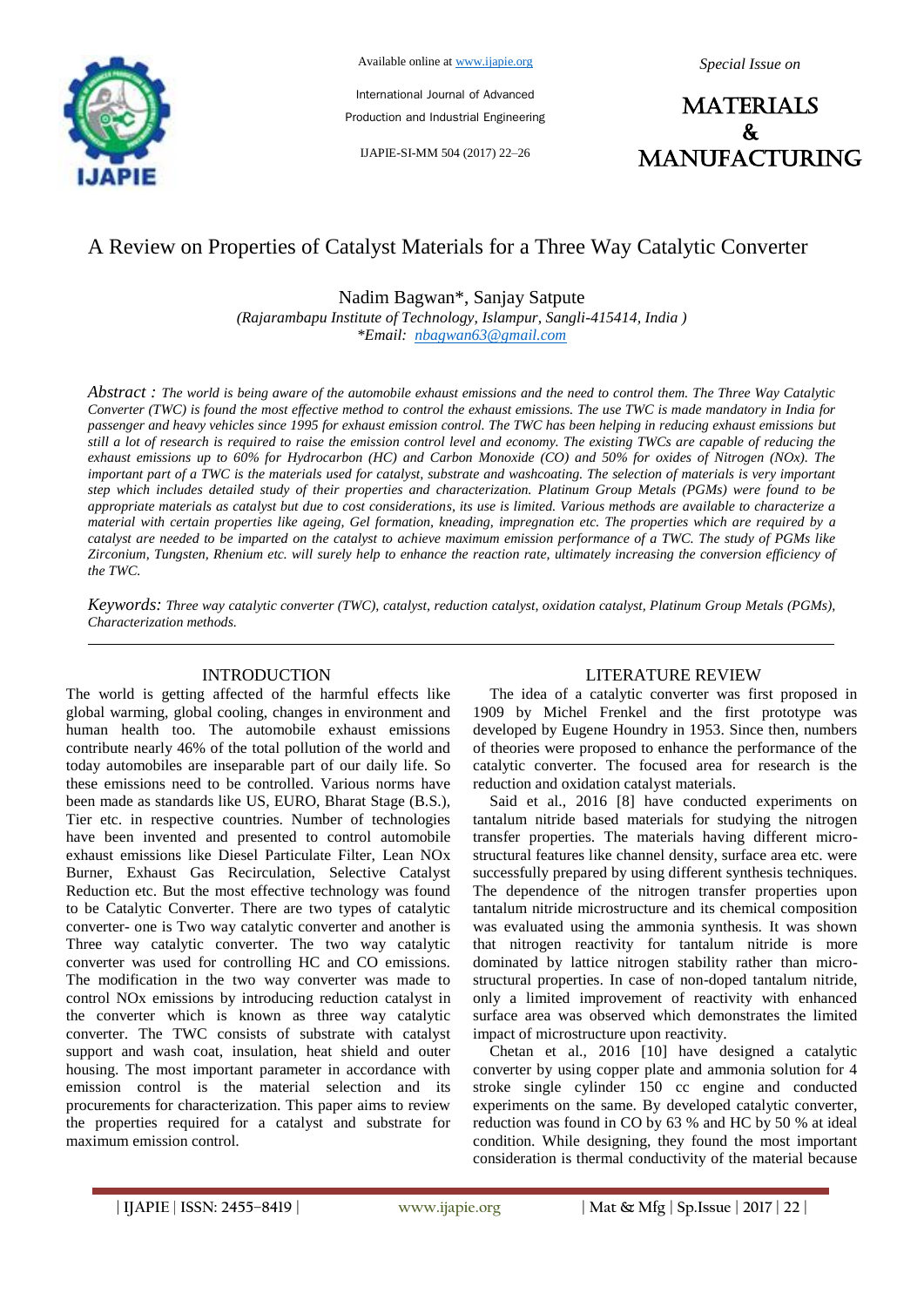it has to deal with high temperature of the exhaust gases. To obtain thermal stability and longer life of catalytic converter, rapid heat dissipation is necessary. Hence thermal conductivity is an important factor reported in the paper.

Angus et al., 2016 [13] have researched about advanced catalysts and substrates for cost effective emission control solutions for Tier III emission regulations. The catalysts were engine-aged on a dynamometer to simulate 150K miles of road aging. The substrate materials used were with standard and high porosity. They developed substrate materials Celcor and Flora having standard and high porosity respectively for experimentation. Improvements to emission performance were demonstrated when using high porosity substrates coated with an appropriate low mass catalyst technology due to faster light-off of these low thermal mass systems.

Hyeon et al., 2016 [17] have conducted experiments on Palladium (Pd) and Austin (Au) nano-particles as catalyst supported by oxides of Titanium  $(TiO<sub>2</sub>)$  in porous medium to study Nitrogen Oxide (NO) decomposition. The 2 to 16 nm Pd–Au nano-particles were randomly dispersed in the Ti nano-fibers of diameter 117 to 185 nm. By using X-ray diffraction (XRD) patterns and X-ray photoelectron spectroscopy (XPS) Pd–Au particles formation was verified. The Pd–Au/TiO<sub>2</sub> fibers morphology study was confirmed by SEM, TEM and HRTEM. The crystal structures and chemical states of the Pd–Au/TiO<sub>2</sub> fibers were evaluated by XRD and XPS. Their final statement after the experimental study was- 'the reactivity of the Pd–Au combined fiber media were greater than Pd alone and Au alone fiber media'. The enhanced reaction activities of Pd–Au/TiO2 fiber media corresponded with decreased activation energies in the Arrhenius expression.

Mariam et al., 2016 [18] have experimented Nickel (Ni) and Molybdenum (Mo) metals as catalysts supported on Aluminium Oxide  $(Al_2O_3)$ . They used sonochemical characterization technique for the synthesis of the Ni and Mo as catalysts. They studied physicochemical properties to observe the influence of ultrasound irradiation on the synthesis of bimetallic solid acid catalyst. The XRD analysis for this experiment revealed that with application of ultrasound irradiation, Ni-Mo particles were distributed homogeneously. The FESEM and TEM analysis confirmed that the nano-catalyst synthesized via sonochemical method presented with average size of 15 nm i.e. smaller than the catalyst prepared via impregnation method. FESEM images, mapping and EDX analysis showed that nano-catalysts contained particles in the range of mesoporous structure. The morphology of catalysts had changed slightly with the use of ultrasound irradiation where Nickel particles were having more pores on the support than Molybdenum and showed more interaction between Nickel and its support.

C. Ayed et al., 2015 [1] have performed the testing of a catalytic converter coated with aluminium oxide nano particles as catalyst to be used in the conventional catalytic converter. The catalytic converter was developed based on catalyst materials consisting of metal oxides such as aluminium oxide  $(Al_2O_3)$  nano-particles. The catalyst material  $(A<sub>1</sub>, O<sub>3</sub>)$  is inexpensive in the comparison with noble metal catalysts such as platinum or palladium. In addition, now the noble metals such as platinum group metals are recognized as human health risk due to their exhaust emissions in the environment from conventional catalytic converter. It was experimentally found that the conversion efficiencies of  $Al_2O_3$  based catalytic converter are 99.5%, 92% for CO and HC emissions respectively.

Hussanai et al., 2015 [9] have investigated the effects of the promoter materials on physical and chemical properties of Cobalt based catalyst for hydrogenation of CO. The effects of modification with promoters on the properties of catalyst were investigated by TPSR (Transmission Surface Plasmon Resonance) Microscopy technique. The catalysts were prepared by sol-gel method and were characterized by Brunauer–Emmett–Teller theory (BET) and  $H_2$ -TPD (Hydrogen- Temperature Programmed Desorption). By analysis, it was concluded that the addition of Ruthenium (Ru), Manganese (Mn) and Zirconium (Zr) promoters can improve catalytic activity for CO hydrogenation. The findings from experimentation suggest that Mn induces both structural and electronic promotion effects and results in higher metal dispersions and lower temperature for hydrogenation of CO activity of the catalyst as well as enhancement of the catalyst selectivity.

Jonathan et al., 2015 [12] have experimented for catalyst performance by changing the platinum to palladium ratio by mass on light duty vehicle. Pt:Pd ratio by mass was varied from 0:1 to 1:0 and the performance of the catalyst was analysed. The results showed that as there is increase in Platinum content, HC oxidation was also improved. The 100% Pd sample (0:1) is significantly less active for oxidation than the other (Pt containing) samples. Pt was reported to be more active than Pd for NO oxidation. It was also found that monometallic Pt to be much more active than a 4:1 Pt-Pd catalyst for NO oxidation. NO oxidation activity to increase with Pt content for a series of Pt samples was observed.

*Three Way Catalytic Converter*



Fig. 1 Three way catalytic converter

Whenever it comes to the emission control of automobiles especially passenger and heavy vehicles, the Three Way Catalytic Converter comes into the picture. In many countries including India the use of TWC is made essential. So the study of TWC is important in the field of automotive emissions. Figure 1 shows the different parts of a three way catalytic converter.

The different parts of a TWC are as follows: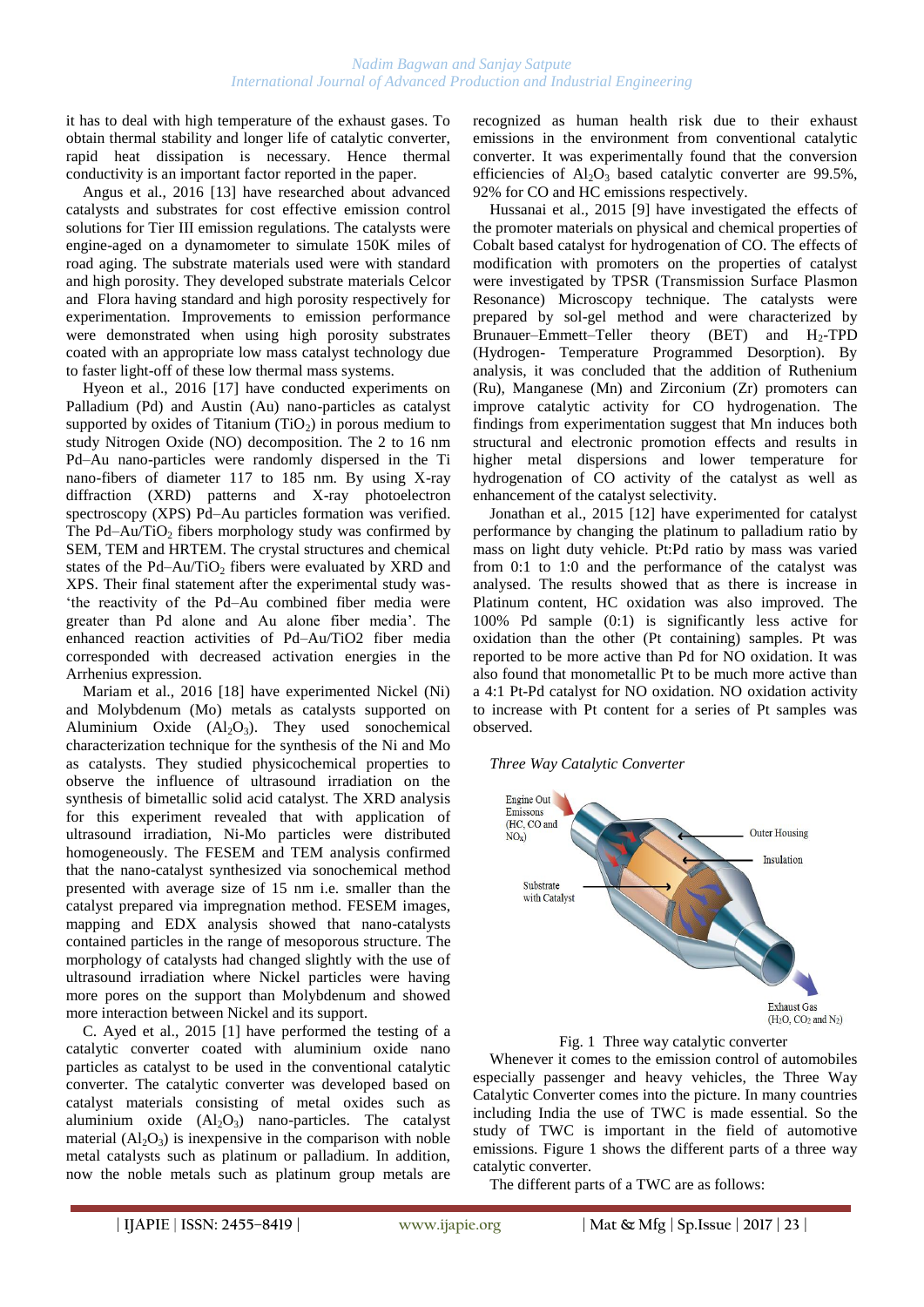- 1. Catalyst:
- a. Oxidation catalyst
- b. Reduction Catalyst
- 2. Substrate **/** Catalyst Support
- 3. Insulation with cover
- 4. Coating
- 5. Outer Housing with Heat Shield

The catalysts and substrate are key elements of the TWC which are responsible for emission control. The materials react with the exhaust pollutants and convert them into environmental gases like Nitrogen, Carbon Dioxide etc. As the catalytic converter works at higher temperatures due to high temperature of exhaust gas, it needs the insulation and housing with heat shield.

#### *Catalyst*

There are two different types of catalysts used in the TWC namely Oxidation catalyst and Reduction catalyst. The oxidation catalyst reacts with CO and HC molecules from exhaust emissions and they are oxidized to CO2 and H2O respectively and the reduction catalyst reacts with NOx to form Nitrogen gas. Various materials have been incorporated as a catalyst like precious metals of Platinum (Pt) group or Non- noble metals. Higher costs of the precious and noble metals and scope to raise emission control encourage the manufacturers to search means to use low cost metals while simultaneously maintaining the catalytic performance and durability.

The methods which have been proposed and presented for improving catalyst performance and durability include the selection of supports with required morphological characteristics (like optimized porosity and specific surface area, geometry of the support, the addition of the base metals to improve durability of the converter and to enhance the activity of noble metals) and attention to the location of the noble metal within the support.

The basic design criteria for the catalyst is as following-

1. To remain unchanged in mass and chemical composition at high temperature.

2. Maximum optimum temperature.

3. High conversion efficiency.

The catalysts must possess flexibility in their chemical compositions to resist the poisoning of TWC. The exhaust gases escape with high temperatures so to avoid melting of the catalyst, materials with high melting point and high thermal conductivity. Conversion efficiency is the most important Criteria. More the conversion efficiency of TWC, lesser emissions are observed. When the conversion efficiency is lesser than the standards, the converter needs to be replaced.

#### *Materials and their properties*

Selection of material for catalyst is considered to be the most important as it has got lead role in TWC. It deals with the exhaust gas molecules to form non hazardous emissions like Nitrogen, Carbon Dioxide, Hydrogen Dioxide and can also be aimed at reduction in back pressure by design optimization. Numbers of materials have been used as catalyst from precious metals like Platinum (Pt), Rhodium (Rd) (which cost up to 40,000 Rupees per gram) to Non Noble Metal Catalyst like Copper, Cobalt, Zirconium etc. The emission performance of a converter is primarily function of properties of the catalyst. Platinum Group Metals (PGM) are considered to be the standard for catalyst properties. The Non-Noble metals possess similar properties to some extent but they can be made to have required properties by characterization. The following Table 1 shows the properties required for catalyst and its effect on the performance of TWC or other system of the vehicle like engine.

|                | Properties Of Catalyst And Their Effect On TWC |                                      |  |  |  |
|----------------|------------------------------------------------|--------------------------------------|--|--|--|
| Sr.<br>No.     | <b>Properties required</b>                     | <b>Effect on Catalytic Converter</b> |  |  |  |
| 1              | <b>High Thermal Stability</b>                  | a. Avoids converter                  |  |  |  |
|                |                                                | meltdown                             |  |  |  |
|                |                                                | b. Retains Properties of             |  |  |  |
|                |                                                | Catalyst at higher temperatures      |  |  |  |
|                |                                                | c. Constant working                  |  |  |  |
|                |                                                | condition can be achieved.           |  |  |  |
| $\overline{c}$ | Non-Poisonous Nature                           | Lesser toxic emissions               |  |  |  |
|                |                                                |                                      |  |  |  |
| 3              | Surface and                                    | a. Increase in reaction rate,        |  |  |  |
|                | Morphological                                  | ultimately the conversion            |  |  |  |
|                | Characteristics                                | efficiency.                          |  |  |  |
|                |                                                | b. Reduction in back                 |  |  |  |
|                |                                                | pressure or pressure drop            |  |  |  |
|                |                                                | c. Characterization of               |  |  |  |
|                |                                                | catalyst for required properties.    |  |  |  |
| 4              | Cell Density and                               | a. Reduction in back                 |  |  |  |
|                | Structure                                      | pressure                             |  |  |  |
|                |                                                | b. Optimized flow                    |  |  |  |
|                |                                                | distribution                         |  |  |  |
|                |                                                | c. Optimized resistance for          |  |  |  |
|                |                                                | flow distribution                    |  |  |  |
| 5              | Active Oxidation or                            | a. Increase in emission              |  |  |  |
|                | <b>Reduction State</b>                         | control                              |  |  |  |
|                |                                                | b. Better conversion                 |  |  |  |
|                |                                                | efficiency                           |  |  |  |
|                |                                                | c. Lesser failure due to             |  |  |  |
|                |                                                | poisoning                            |  |  |  |
|                |                                                | d. Better durability                 |  |  |  |
| 6              | More Thermal                                   | a. More heat dissipation so          |  |  |  |
|                | Conductivity                                   | temperature can be maintained        |  |  |  |

TABLE I

The properties like surface and morphological characteristics, cell density and structure etc. are very important due to their effect on the pollutants. Specific surface area and cell density are important factors to be considered. More the specific surface area and the cell density, more control on the pollution can be obtained. But the problem arises is increase in the backpressure in the TWC. The backpressure reduces the engine performance. So the specific surface area and the cell density are needed to be optimized.

Less Flow Resistance | Minimum back pressure

b. Better durability

The optimum design should be such that maximum performance of the emission control to be obtained with minimum backpressure. So study of these characteristics

7 .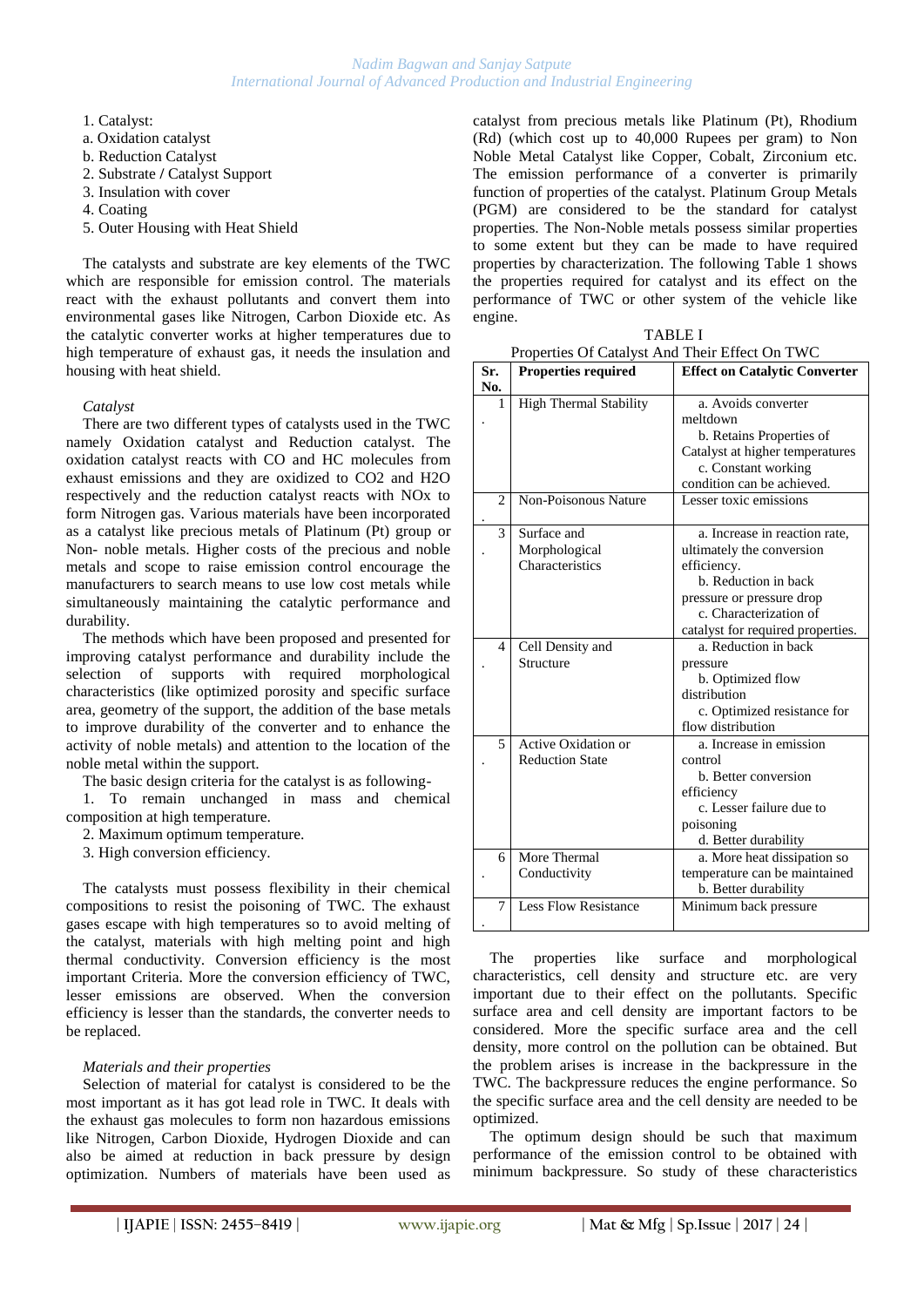becomes necessary to raise the emission performance. These characteristics can be analyzed by following methods-

- a. Scanning Electron Microscopy (SEM)
- b. Transmission Electron Microscopy (TEM)
- c. Volumetric Desorption
- d. Gravimetric Desorption
- e. Dynamic Desorption

#### *Materials and their performance in TWC*

The control of emissions by TWC is basically done by the reaction between catalyst materials and exhaust gases. This reaction depends on the physical and chemical properties of the catalyst material incorporated in TWC. Many of modifications and developments have been done in materials using different metals except PGM like Ferrous, Chromium, Aluminium, Copper, Cobalt, Zirconium etc. which possess required properties as PGM to some extent claiming cost effectiveness. The metals in PGM group having similar properties as the Platinum, Rhodium and are required to be evaluated as catalyst materials. The characterization can be done if some particular properties if material demands for it as a catalyst. Individual metals catalyst was not observed as effective as combination of the metals.

The following Table II shows the materials used in TWC and their effects on performance parameters like conversion efficiency  $(\eta_c)$  and/or emission reduction (E.R.).

TABLE II Materials And Their Performance In TWC

| <b>Catalyst Materials</b> | <b>Performance</b> | <b>Reduction/Efficiency</b> |      |          |
|---------------------------|--------------------|-----------------------------|------|----------|
|                           | Parameter          | (in %)                      |      |          |
|                           |                    | HС                          | CO.  | $NO_{x}$ |
| Iron and Zeolite          | $\eta_c$           |                             | 57.4 | 55.8     |
| Titanium and Cobalt       | $\eta_c$           | 82                          | 89   | 93       |
| Oxides                    | E.R.               | 24                          | 40   | 41       |
| Copper, Nickel and        | E.R.               | 28                          | 93   |          |
| Chromium                  |                    |                             |      |          |
| Limestone                 | E.R.               | 56                          | 50   |          |
| Perovskite                | $\eta_c$           | 85                          | 55   |          |
|                           | E.R.               | 84                          | 53   | 17       |
| Copper                    | E.R.               | 38                          | 33   |          |
| Copper, Silver,           | $\eta_c$           | 62                          | 64   | 60       |
| Cerium and                |                    |                             |      |          |
| Zirconium Oxides          |                    |                             |      |          |
| Nickel                    | E.R.               | 40                          | 35   |          |
| Aluminium Nano            | $\eta_c$           | 92                          | 99   | 49       |
| Particles                 |                    |                             |      |          |
| NH3 Solution              | E.R.               |                             |      | 63       |
| Monoethanolamine          | E.R.               |                             |      | 28       |
| (MEA)                     |                    |                             |      |          |

The combination of the metals not only reduces the exhaust emissions but helps to reduce the backpressure phenomenon and improves the engine performance. The combination of the metals shows the morphological characteristics which are essential for the catalyst materials. So the study of morphological characteristics becomes important in order to reduce backpressure in the TWC. The table III shows the combinations of the metals and their effect on the backpressure.

TABLE III Catalyst Materials And Their Effect on Backpressure

| <b>Materials</b>                                                    | <b>Effect on Backpressure</b>             |
|---------------------------------------------------------------------|-------------------------------------------|
| Combination of Oxides of<br>Cerium<br>and<br>Copper,<br>Zirconium   | Backpressure reduced by 78<br>to 290 mbar |
| Combination of Oxides of<br>Copper, Silver, Cerium and<br>Zirconium | Backpressure reduced by 46<br>to 148 mbar |

#### *Cost effectiveness of materials in TWC*

The cost aspect in any engineering work is always considered to have economical flexibility for the system. The conventional TWC with Platinum, Rhodium and Palladium costs more than 45,000 rupees per converter. The costs of Platinum, Rhodium and Palladium vary from 38 to 41 thousand rupees per gram and the quantity required is 1 to 2 grams. So the cost considerations become essential for catalyst materials. There are other metals in the PGM group like Iridium, Osmium, Zirconium etc. which possess same properties as that of Platinum, Rhodium and Palladium with lower costs. The other metals in the group are needed to be evaluated for their properties as a catalyst material.

The TWC made with combination of Copper, Nickel and Chromium has excellent oxidation properties for CO emissions and the costs are very less compared to PGMs nearly 50, 2000 and 7 rupees per gram respectively. So this combination can be used in the converters which need to have better oxidation characteristics.

## **CONCLUSIONS**

The study of parameters related to the catalyst materials like physical & chemical properties and cost effectiveness needs to be done in all directions. The materials which possess the same properties as that of Platinum, Rhodium and Palladium should get attention for better emission control and cost effectiveness. The characterization methods are required to be studied to impart certain properties on the catalyst materials so that the catalyst will be able to perform better in emission performance.

For example, Aluminium nano-particles have excellent conversion efficiency for CO and Nickel has poor reduction control of 35% for the same. So we should aim at characterizing the properties of Aluminium over Nickel to have more emission control by increasing the conversion efficiency. The Perovskite metal shows excellent oxidation state for HC and CO but poor reduction state for  $NO<sub>x</sub>$ . So it should be used in combination with the metal having good reduction characteristics or it should be characterized with better reduction properties by suitable characterization method.

## REFERENCES

[1] C. Syed Aalam, Dr. C. G. Saravanan and C. Mohamed Samath, *Reduction of Diesel Engine Emissions using Catalytic Converter with Nano Aluminium Oxide Catalyst*, International Journal for Research in Emerging Science and Technology, Volume 02, issue 07, July-2015.

[2] Narendrasinh R. Makwana, Prof. Chirag M. Amin and Prof. Shyam K. Dabhi, *Development and Performance Analysis of Nickel Based Catalytic Converter*, International Journal of Advanced Engineering and Technology, Volume IV, Issue II, pp. 17-22, April-2013.